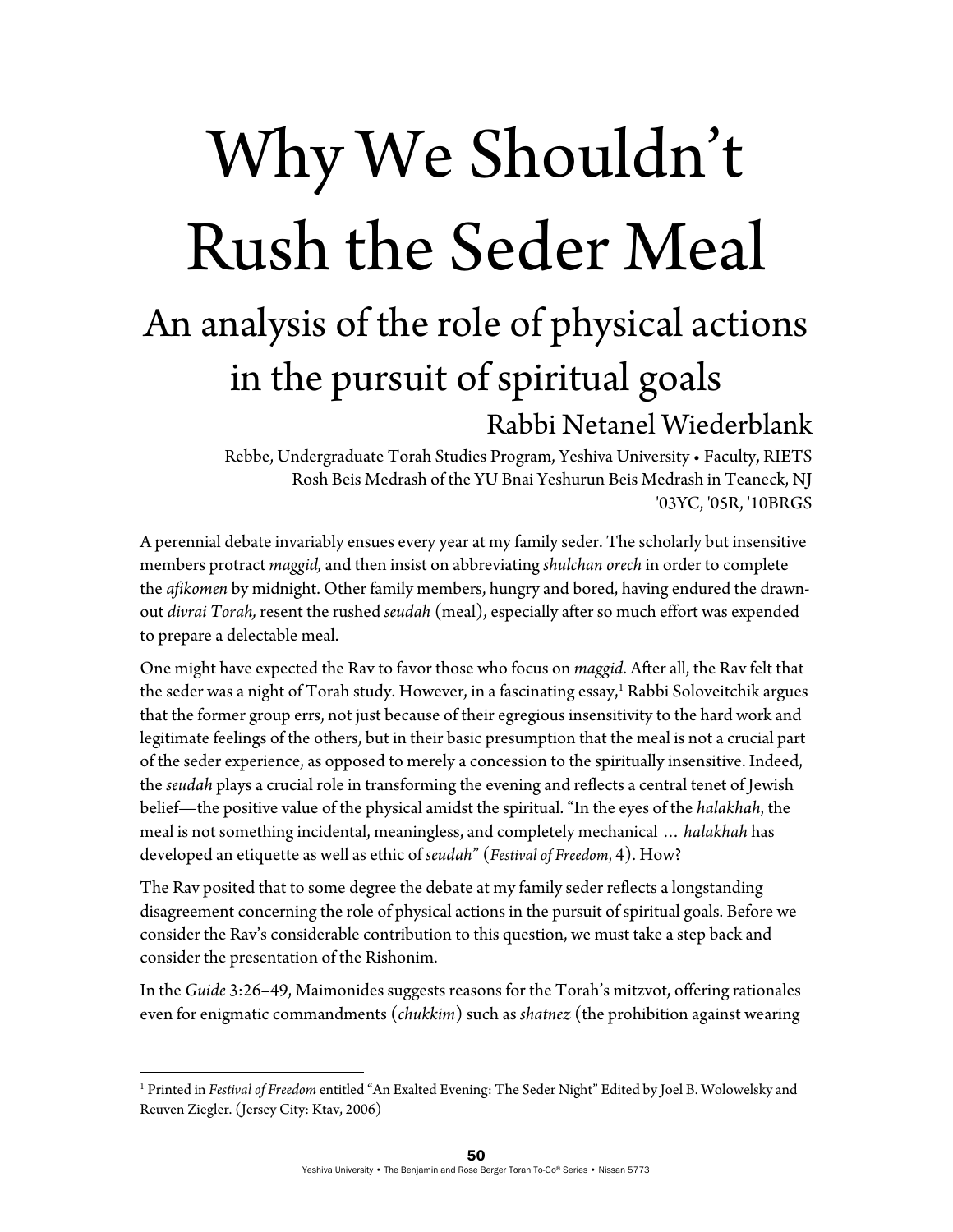garments made of wool and linen combined) and the red heifer. However, when it comes to the *lechem ha-pannim* (showbread), Rambam admits ignorance:

*The use of the altar for incense and the altar for burnt-offering and their vessels is obvious; but I do not know the object of the table with the bread upon it continually, and up to this day I have not been able to assign any reason to this commandment.*  **Guide for the Perplexed, 3:45** 

והצורך למזבח הקטורת ומזבח העולה וכליהם מבואר, אבל השלחן והיות עליו הלחם תמיד לא אדע בו סבה, ואיני יודע לאיזה דבר איחס אותו עד היום. **ספר מורה הנבוכים חלק ג פרק מה**

One wonders what accounts for the showbread's mysteriousness?2 R. Moshe Stav once showed me that a clue can be found in the Shabbat zemer "*Ki Eshm'rah Shabbat*," where R. Avraham ibn Ezra writes:

*Engraved in God's law is a chok [decree] for His priest. To prepare showbread before Him. Therefore, fasting on Shabbat is prohibited, as explained by His sages. Except for on Yom Kippur.*

ָר ַשׁם ְבּ ָדּת ָהקל חֹק ֶאל ְסגָנָיו. בּוֹ ַלְעֲרֹךְ לֶחֶם פָּנִים לְפָנָיו. עַל כֵּן ְל ִה ְת ַענּוֹת בּוֹ ַעל ִפּי נְבוֹנָיו. אָסוּר ְל ַבד ִמיּוֹם ִכּפּוּר ֲעוֹנִי:

In this poem, ibn Ezra alludes to the mysteriousness of the showbread, calling it a *chok*. Then he writes that the law of the showbread serves as the reason for the prohibition against fasting on Shabbat. How?

To answer these questions we must recollect a highly unusual element of the showbread's service. Generally, when it comes to Temple service, the services done inside, and therefore in close proximity to the Holy of Holies, were not eaten. Thus, the inner alter was used only for incense. Any sacrifice whose blood was brought inside was not eaten. For example, a regular *chatat* (sin offering) was consumed by *kohanim*, while the *chatat penimi* (inner sin offering),3 which was brought inside, was entirely burnt. Rambam understood that this stems from the sacrifice's proximity to the Divine Presence (see *Guide* 3:46). Thus, the holiness of the *korban*, as reflected by its being brought inside, precludes the possibility of its being eaten. Put differently, physical ingestion contradicts holiness, such that the holiest sacrifices may not be consumed. If this is the case, Rambam is left with a mystery: the showbreads were brought inside, reflecting intense holiness, and yet were entirely consumed.4 This apparent inconsistency with the law of sacrifices clarifies the reason for Rambam's admission that he cannot understand the reason for the showbread.<sup>5</sup>

Ibn Ezra, aware of the enigma, concludes that the secret of the showbread is that physical activities, such as eating, do not contradict holiness. On the contrary, activities such as eating can elevate us spiritually in a manner that purely spiritual activities cannot. The *lechem hapanim* demonstrate this, and therefore teach us that we may not fast on Shabbat, the holiest day of the week.

Indeed, this debate relates to a fundamental question concerning physical actions and spiritual achievements. Maharal writes:

<sup>&</sup>lt;sup>2</sup> Indeed, Ramban, Shemot 25:24 as well as *Chinukh* 97 offer reasons for the law.

<sup>4</sup> פר העלם דבר של ציבור, פר הכהן המשיח, ופר ושעיר של יום הכיפורים. 3 .law the for reasons offer 97 *Chinukh* as well as 25:24 Shemot ,Ramban ,Indeed

<sup>&</sup>lt;sup>4</sup> Only the cups of *levona* were offered upon the altar.

This may also relate to the midrashic interpretation (see *Midrash Rabba*, Vayikra 32:3) that the mitzva of the showbread caused the blasphemer to blaspheme.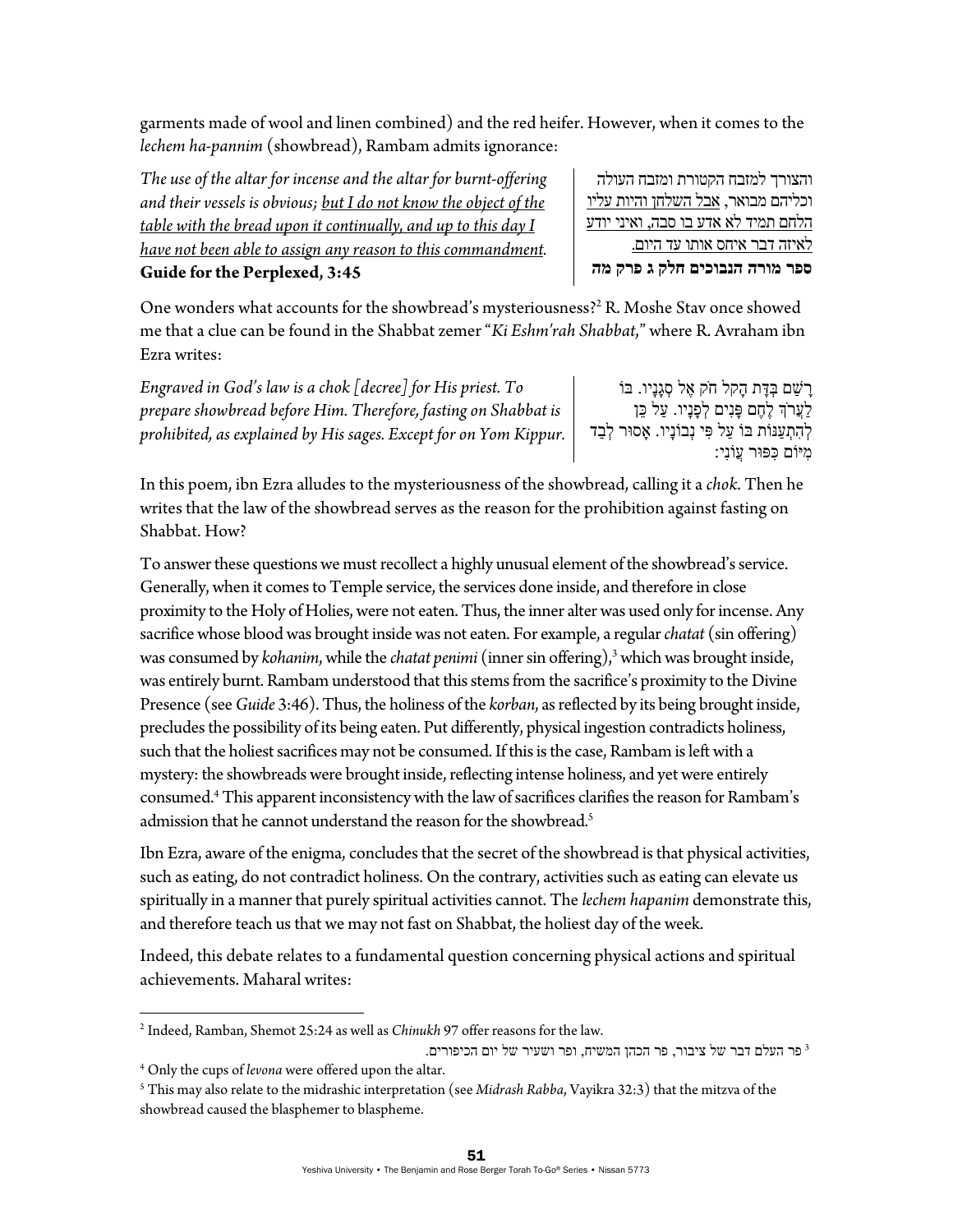*The philosophers that we mentioned earlier give recognition and glory exclusively to the intellect, believing that through intellectual achievements a person can achieve eternity [olam haba].6 They made physical acts [mitzvot] like a ladder to reach intellectual achievements. And from this ladder they [the philosophers] fell.*  **Tiferet Yisrael 9**

הפילוסופים אשר זכרנו למעלה, יתנו שם ותפארת אל השכל, ועל ידי המושכלות יקנה האדם הנצחיות, ויעשו המעשים הישרים והטובים כמו תכונה וסולם, אשר יגיע בהן אל המושכלות. ומזה הסולם נפלו. **ספר תפארת ישראל פרק ט** 

According to Maharal, the philosophers erred when they elevated the intellect upon a pedestal, claiming that physical activities ran counter to spiritual achievements.7 Their focus on the intellect ignores the fact that we, as humans, are physical as well as spiritual creatures. $^{\mathrm{s}}$  The mitzvot, many of which involve physical activities alongside intellectual involvement, elevate the human and allow him to achieve his full potential.

Likewise, the author of *Iggeret Ha-Kodesh* blames Aristotle's pernicious influence upon Rambam for Rambam's negative attitude toward marital relationships.9

This debate likely relates to the dispute concerning the physical body in *Olam Haba* (the World to Come). The Talmud states:

*In Olam Haba there is no eating, drinking, procreation, business, jealousy, hatred, or competition. Rather, the righteous sit with their crowns on their heads and bask in the radiance of the divine presence.* 

העולם הבא אין בו לא אכילה ולא שתיה ולא פריה ורביה ולא משא ומתן ולא קנאה ולא שנאה ולא תחרות, אלא צדיקים יושבין ועטרותיהם בראשיהם ונהנים מזיו השכינה **תלמוד בבלי מסכת ברכות דף יז.**

# **Berachot 17a**

According to Rambam, *Olam Haba* is an entirely spiritual existence. He derives this from the above passage; after all, if there is no eating or drinking, why would there be a body?

לפי דבריהם לא תהיה רק לאחד או לשנים בדור, וכי בשביל אלו העולם נמצא. *According to the philosophers [who value only abstract cognitive activity] there could only be one or two people in a generation who could achieve greatness. Could we imagine that for these [one or two philosophers] the world was created?* <sup>9</sup> *Iggeret Ha-Kodesh* is a small work dealing with marriage and is attributed to Ramban, but the source of its attribution to Ramban is unclear. R. Chaim Dov Chavel included it in the second volume of his *Collected Writings of the Ramban* (Mosad HaRav Kook, Jerusalem 5724 1964), where he discusses the authorship of this important work. דע כי חבור זה הוא ענין קדוש ונקי כשיהיה הדבר כפי מה שראוי ובזמן הראוי ובכוונה הנכונה. ואל יחשוב אדם כי בחבור הראוי יש גנאי וכיעור ח"ו. שהחבור הראוי נקרא ידיעה, ולא לחנם נקרא כך כאמור (ש"א א) וידע אלקנה את חנה אשתו. וזהו סוד טפת הזרע כשהיא נמשכת ממקום הקדושה ובטהרה נמשכת הדעה [והחכמה] והבינה והוא המוח. ודע שאלו לא היה בדבר קדושה גדולה לא היו קוראין אל החבור ידיעה. [ואין הדבר כאשר חשב הרב המורה ז"ל במורה הנבוכים בהיותו משבח לארסט"ו על מה שאמר כי חוש המשוש הוא חרפה לנו. חלילה, אין הדבר כמו שאמר היוני, לפי שדעתו היוני יש שמץ מינות שאינו מורגש, שאלו היה מאמין שהעולם מחודש בכוונה לא היה אומר כך זה היוני הבליעל. אבל כל בעלי התורה מאמינים שהשם] (והשי"ת) ברא את הכל כפי מה שגזרה חכמתו, ולא ברא דבר שיהיה גנאי או כיעור, שאם יאמר שהחבור הוא דבר של גנאי, הנה כלי המשגל הם כלי הגנות, והרי השי"ת בראם במאמרו דכתיב (דברים לב) הוא עשך ויכוננך ואז"ל במסכת חולין (נו ב) שברא הקב"ה כונניות באדם. ובמדרש קהלת (ב, יב) אמרו אשר כבר עשוהו מלמד שהוא ובית דינו נמנו על כל אבר ואבר והושיבוהו על כנו. ואם כלי המשגל גנאי, היאך ברא הש"י דבר שיש בו משום חסרון או גנות חלילה, אלא פעולותיו של הקב"ה תמימות שנאמר (שם לב) הצור תמים פעלו. [ואומר וירא אלקים את כל אשר עשה והנה טוב מאד].

<sup>6</sup> See Addendum for an elaboration on this point.

<sup>7</sup> Maharal's critique of philosophers does not imply a lack of veneration for Rambam and respect for the *Guide*. Maharal calls Rambam "the great rabbi—who was filled like the sea with wisdom in all natural, theological, and scholastic disciplines." (*Be'er ha-Golah*, *Be'er* 4, p. 49) 8

Maharal argues that that the philosophic worldview is highly elitist: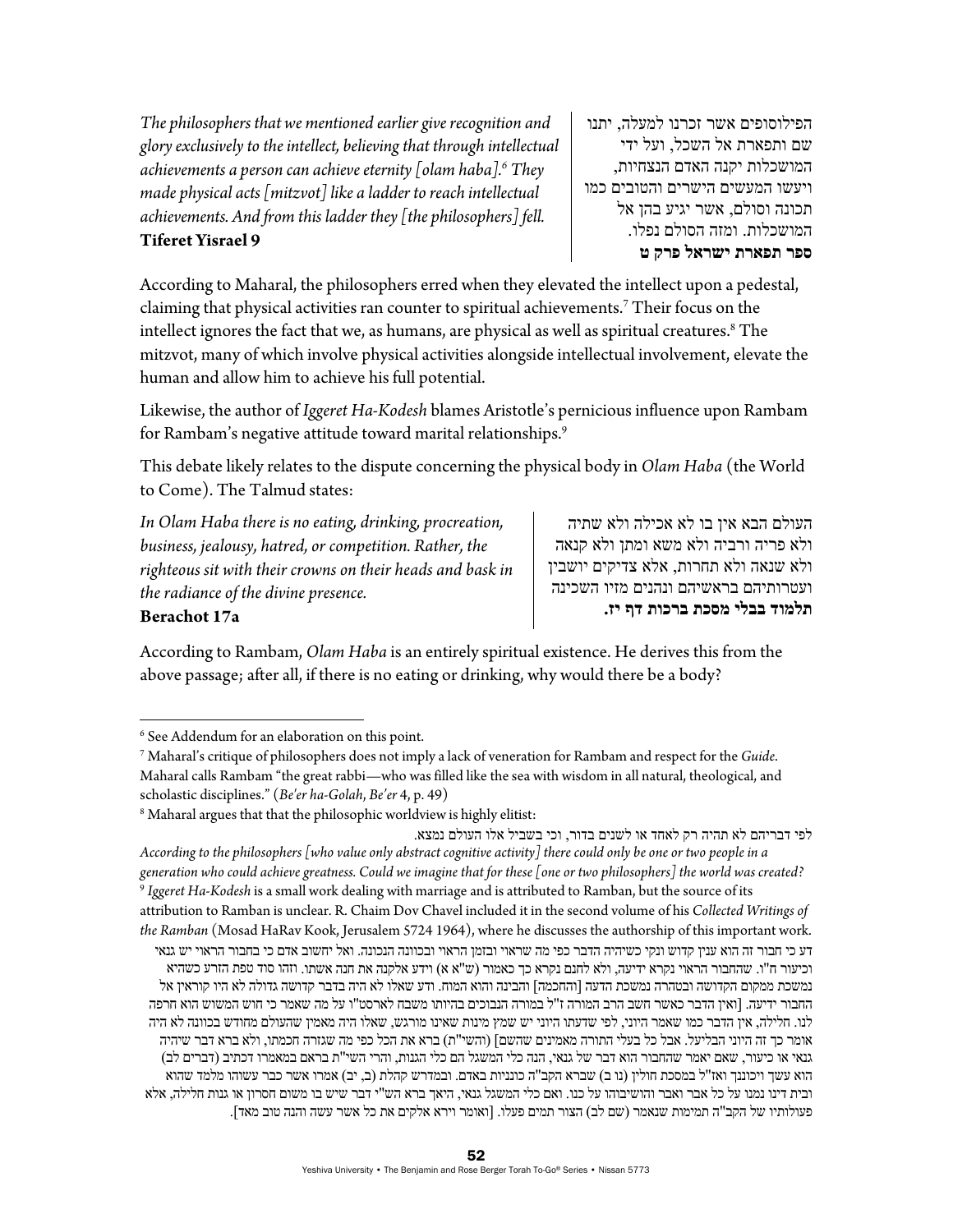Rather, the pleasures of *Olam Haba* are entirely spiritual and beyond our ability to relate to.

*Life in the World To Come does not involve a body or an inner body. The World To Come is inhabited by souls of the righteous people without their bodies, like the ministering angels. Since they do not have any bodies they don't need to eat or drink, nor do they need to do any of the things that men's bodies in this world need, and nor do they do any of the things that people in this world do with their bodies, such as standing, sitting, sleeping, dying, feeling pain, acting frivolously, et cetera. The first Sages said that in the World To Come there is no eating, drinking or coition, but that the righteous people sit with their crowns on their heads and benefit from the radiance of the Divine Presence. This shows that because there is no eating or drinking there is no [physical] body. When they said that the righteous people sit they meant it figuratively, i.e. the righteous people are there, without laboring or pains. Similarly, when they said that the righteous people have crowns on their heads they were referring to the knowledge because of which they inherited a place in the World To Come. This knowledge is always with them, as is their crown, as Solomon said, "...with the crown with which his mother crowned him." It is also written, "...and everlasting joy shall be upon their head" —this is not physical pleasure that they will receive, but the crown of the Sages, i.e. knowledge. When they said that they will benefit from the radiance of the Divine Presence they meant that they will know and understand the existence of God in a manner that they couldn't while in their gloomy and paltry bodies.*  **Hilchot Teshuvah 8:2** 

העולם הבא אין בו גוף וגויה אלא נפשות הצדיקים בלבד בלא גוף כמלאכי השרת, הואיל ואין בו גויות אין בו לא אכילה ולא שתייה ולא דבר מכל הדברים שגופות בני אדם צריכין להן בעולם הזה, ולא יארע דבר בו מן הדברים שמארעין לגופות בעולם הזה, כגון ישיבה ועמידה ושינה ומיתה ועצב ושחוק וכיוצא בהן, כך אמרו חכמים הראשונים העולם הבא אין בו לא אכילה ולא שתיה ולא תשמיש אלא צדיקים יושבים ועטרותיהם בראשיהן ונהנין מזיו השכינה, הרי נתברר לך שאין שם גוף לפי שאין שם אכילה ושתיה, וזה שאמרו צדיקים יושבין דרך חידה אמרו, כלומר הצדיקים מצויין שם בלא עמל ובלא יגיעה, וכן זה שאמרו עטרותיהן בראשיהן כלומר דעת שידעו שבגללה זכו לחיי העולם הבא מצויה עמהן והיא העטרה שלהן כענין שאמר שלמה בעטרה שעטרה לו אמו, והרי הוא אומר ושמחת עולם על ראשם ואין השמחה גוף כדי שתנוח על הראש כך עטרה שאמרו חכמים כאן היא הידיעה, ומהו זהו שאמרו נהנין מזיו שכינה שיודעים ומשיגין מאמתת הקב"ה מה שאינם יודעים והם בגוף האפל השפל. **רמב"ם הלכות תשובה ח:ב**

Most Rishonim, among them Ramban in *Sha'ar Ha-Gemul*, disagree and maintain that *Olam Haba* is a future existence that begins with the resurrection of the physical body.<sup>10</sup> Explaining the need for the physical body in *Olam Haba* lies beyond the scope of this essay, but presumably this debate is yet another manifestation of the discussion concerning the value of the physical body in the spiritual realm.

The Rav frequently inveighed against the dangers of an entirely intellectual or spiritual religion. In *Uvikkashtem Mi-sham* he writes: "Confining religious experience and existence to a purely spiritual framework deprives religion of its splendor and influence" (*U-vikkashtem Mi-sham*, 162).11

With this the Rav notes that halakha deals with man as he is—its realistic approach allows for its tangible results. He continues:

**תורת האדם שער הגמול:** עכשיו ביארנו כונתנו בשכרי המצות ועונשן, ונחזור בקצרה כי שכר הנפשות וקיומם בעולם הנשמות נקרא <sup>10</sup> לרבותינו גן עדן, ופעמים קורין אותו עליה וישיבה של מעלה, ואחרי כן יבאו ימי המשיח והוא מכלל העולם הזה, ובסופן יהא יום הדין ותחיית המתים שהוא השכר הכולל הגוף והנפש והוא העיקר הגדול שהוא תקות כל מקוה להקב"ה, והוא העולם הבא שבו ישוב הגוף כמו

נפש, והנפש תדבק בדעת עליון כהדבקה בגן עדן עולם הנשמות, ותתעלה בהשגה גדולה ממנה ויהיה קיום הכל לעדי עד ולנצח נצחים.<br><sup>11</sup> Translation by R. Ronnie Ziegler.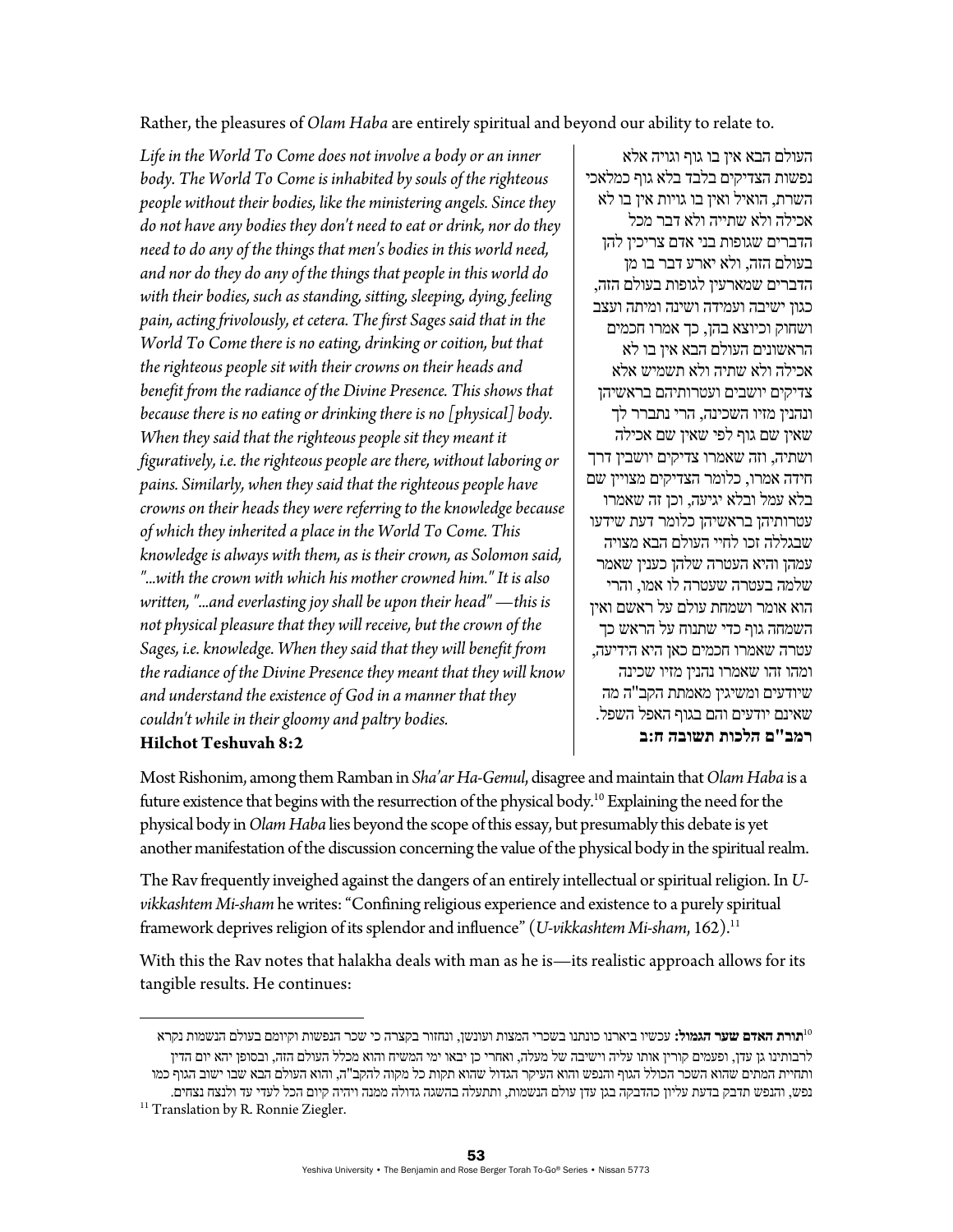*Religiosity lacking an objective-revelatory foundation, which obligates one in certain actions, cannot conquer the animal in man. Even if it assumes a guise of love of God and man, the subjective faith of which Paul of Tarsus spoke ... cannot endure if it does not contain explicit commands to perform good deeds and to fulfill specific mitzvot. ... The Holocaust can serve as proof of this. All those who spoke of love stood by silently and did not protest. Many of them even participated in the extermination of millions of human beings (*U-vikkashtem Mi-sham*,* 163*).*<sup>12</sup>

With this powerful quote in mind we can return to the Rav's presentation of the *seudah*: *At the root of the halakhic conception of the seudah lies a problem which assailed the minds of our sages. Man responds to the biological pressure to take nourishment; he has no choice in the matter … So acts the brute, the beast in the field … There is nothing human or meaningful about the act of consuming food … Judaism maintains the universality of the process does not mean that man and animal must engage in an identical performance. (*Festival of Freedom*,* 4*)* 

R. Soloveitchik then elaborates upon four differences between human and animal eating as a means of describing how the human being can convert this animalistic act into a uniquely human endeavor. Remarkably, eating can be transformed from a means of survival to an act of communion with God. The Rav proves the magnificent spiritual quality of eating from the numerous verses which describe "eating **before** God"; for example:

*and there ye shall eat before the LORD your God, and ye shall rejoice in all that ye put your hand unto, ye and your households, wherein the LORD thy God hath blessed thee.* **Devarim 12:7** 

ַוֲא ַכ ְל ֶתּם- ָשׁם, **ִל ְפנֵי ה' ֱא ֵֹלק ֶיכם**, וּשְׂמַחְתֶּם בְּכֹל מִשְׁלַח יֶדְכֶם, אַתֶּם וּבָתֵּיכֶם--אֲשֶׁר בֵּרַכְךָ, יְהוָה אֱלֹהֶיךָ. **דברים יב:ז**

The Rav contrasts the Torah's view with that of the Greeks, who ridiculed the notion of connecting to God through such an unrefined carnal activity, and who maintained that only through intellectual cognition can a human connect to the Divine.

Thus, the *seder*, which celebrates our formation as a people, necessarily involves a *seudah* because the *seudah* is the:

*… means by which Judaism distinguishes between eating as a beastly-brutish function and as a human spontaneous performance… Judaism tries to convert the meal into a covenantal feast, a covenantal event. (Festival of Freedom,* 27*)* 

 $12$  Another element of this realistic approach is that which perpetually guides the ever-changing human. This notion is powerfully expressed in Halakhic Man:

*The fundamental tendency of the Halakha is to translate the qualitative features of religious subjectivity—the content of religious man's consciousness, which surges and swells like the waves of the sea, then pounds against the shores of reality, there to shatter and break—into firm and well-established quantities, 'like nails well fastened' (Kohelet 12:11), that no storm can uproot from their place. (57)* 

*The Halakha wishes to objectify religiosity not only through introducing the external act and the psychophysical deed into the world of religion but also through the structuring and ordering of the inner correlative in the realm of man's spirit. The Halakha sets down statutes and erects markers that serve as a dam against the surging, subjective current coursing through the universal homo religiosus, which, from time to time, in its raging turbulence sweeps away his entire being to obscure and inchoate realms. (59)*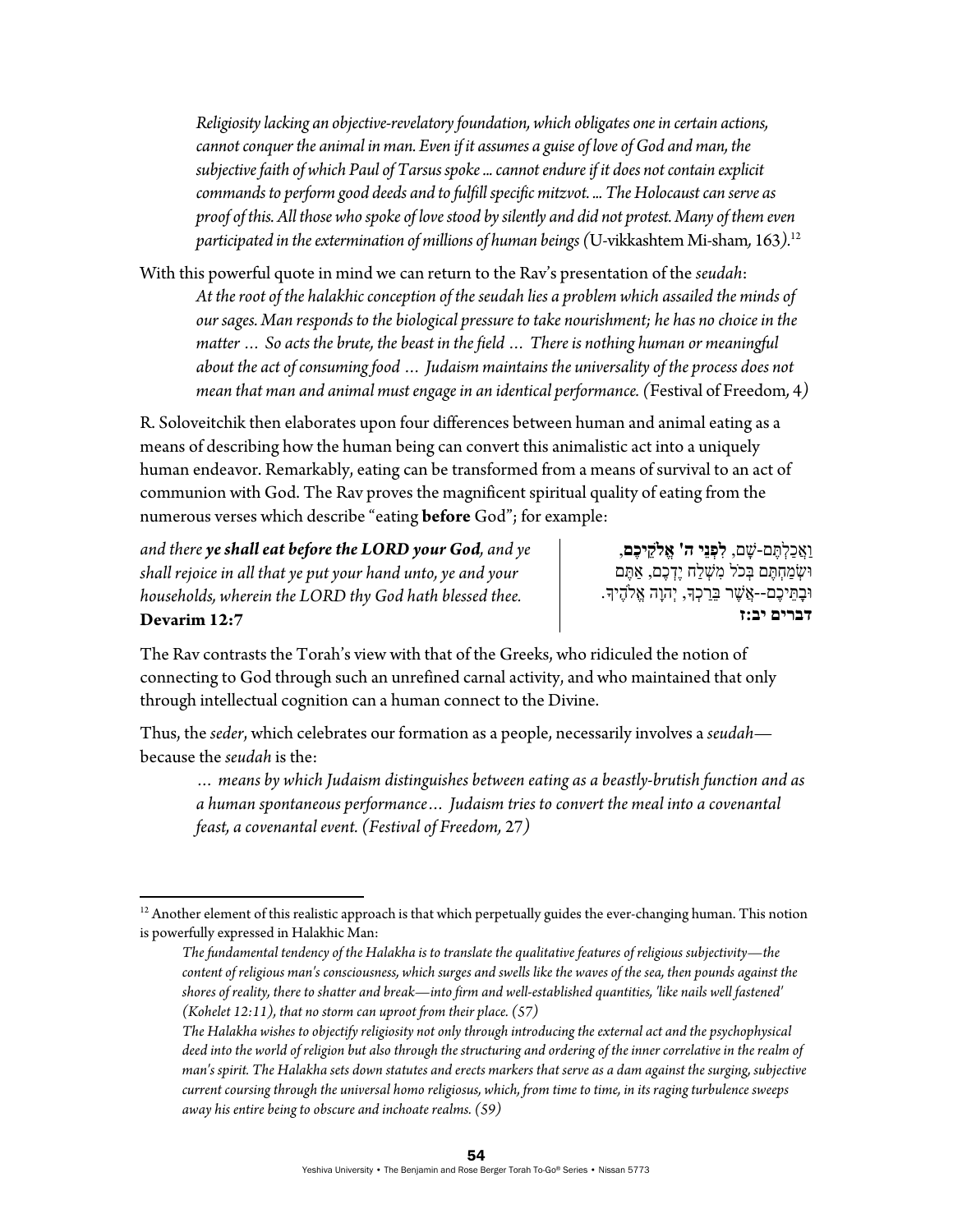How is the meal covenantal? Through his eating, the human being can reaffirm his place in a covenantal community that transcends the present and connects the Jew with his past and future. At the *seder* meal, we see our *seudah* in the historical context of the Jewish people throughout the ages and renew our commitment to the historical covenant—hence the focus on the family on this night. Moreover, the halakhic obligation to join together into a *chaburah* (group) ensures that the seder will be an act of c*hesed*, reminding all involved of their shared historical tradition with the covenant at its center.

This remarkable innovation began at the dawn of our history—on the night of redemption: *Did the liberated slaves set fire to the exclusive neighborhood of their former overlords? Did the teenagers smash at least the windowpanes of the offices where their taskmasters used to assemble and plan sadistic edicts? Nothing of the sort. Not one person was hurt, not one house destroyed. The liberated slaves had the courage to withdraw, to defy the natural call of the blood. What did the Jews do in the hour of freedom? They were locked up in their houses, eating the paschal lamb and reciting the Hallel. (*Festival of Freedom*,* 33*)* 

Thus, in this essay, originally entitled "The Redemption of Eating," we discover that those who wish to shortchange *shulchan orech* deny a central element of our redemption. Surely the *divrai Torah* of *maggid* are important, but they alone do not express the nature of our redemption and uniqueness. For the transformative element of the seder to be fully realized, we must redeem the meal—and with this we will become truly human.

*Translations of scripture are from the JPS 1917 edition. Translations of Mishna Torah are from Immanuel O'Levy www.panix.com/~jjbaker/rambam.html. All translations from the Guide for the Perplexed are from the Friedländer tr. [1904], at sacred-texts.com.* 

# Addendum: Rambam's Association of Olam Haba and Intellectual Acquisitions

*Life in the World To Come does not involve a body or an inner body. The World To Come is inhabited by souls of the righteous people without their bodies, like the ministering angels. Since they do not have any bodies they don't need to eat or drink, nor do they need to do any of the things that men's bodies in this world need, and nor do they do any of the things that people in this world do with their bodies, such as standing, sitting, sleeping, dying, feeling pain, acting frivolously, et cetera. The first Sages said that in the World To Come there is no eating, drinking or coition, but that the righteous people sit with their crowns on their heads and benefit from the radiance of the Divine Presence. This shows that because there is no eating or drinking there is no [physical] body. When they said that the righteous people sit they meant it figuratively, i.e. the righteous people are there, without laboring or pains.* 

העולם הבא אין בו גוף וגויה אלא נפשות הצדיקים בלבד בלא גוף כמלאכי השרת, הואיל ואין בו גויות אין בו לא אכילה ולא שתייה ולא דבר מכל הדברים שגופות בני אדם צריכין להן בעולם הזה, ולא יארע דבר בו מן הדברים שמארעין לגופות בעולם הזה, כגון ישיבה ועמידה ושינה ומיתה ועצב ושחוק וכיוצא בהן, כך אמרו חכמים הראשונים העולם הבא אין בו לא אכילה ולא שתיה ולא תשמיש אלא צדיקים יושבים ועטרותיהם בראשיהן ונהנין מזיו השכינה, הרי נתברר לך שאין שם גוף לפי שאין שם אכילה ושתיה, וזה שאמרו צדיקים יושבין דרך חידה אמרו, כלומר הצדיקים מצויין שם בלא עמל ובלא יגיעה, וכן זה שאמרו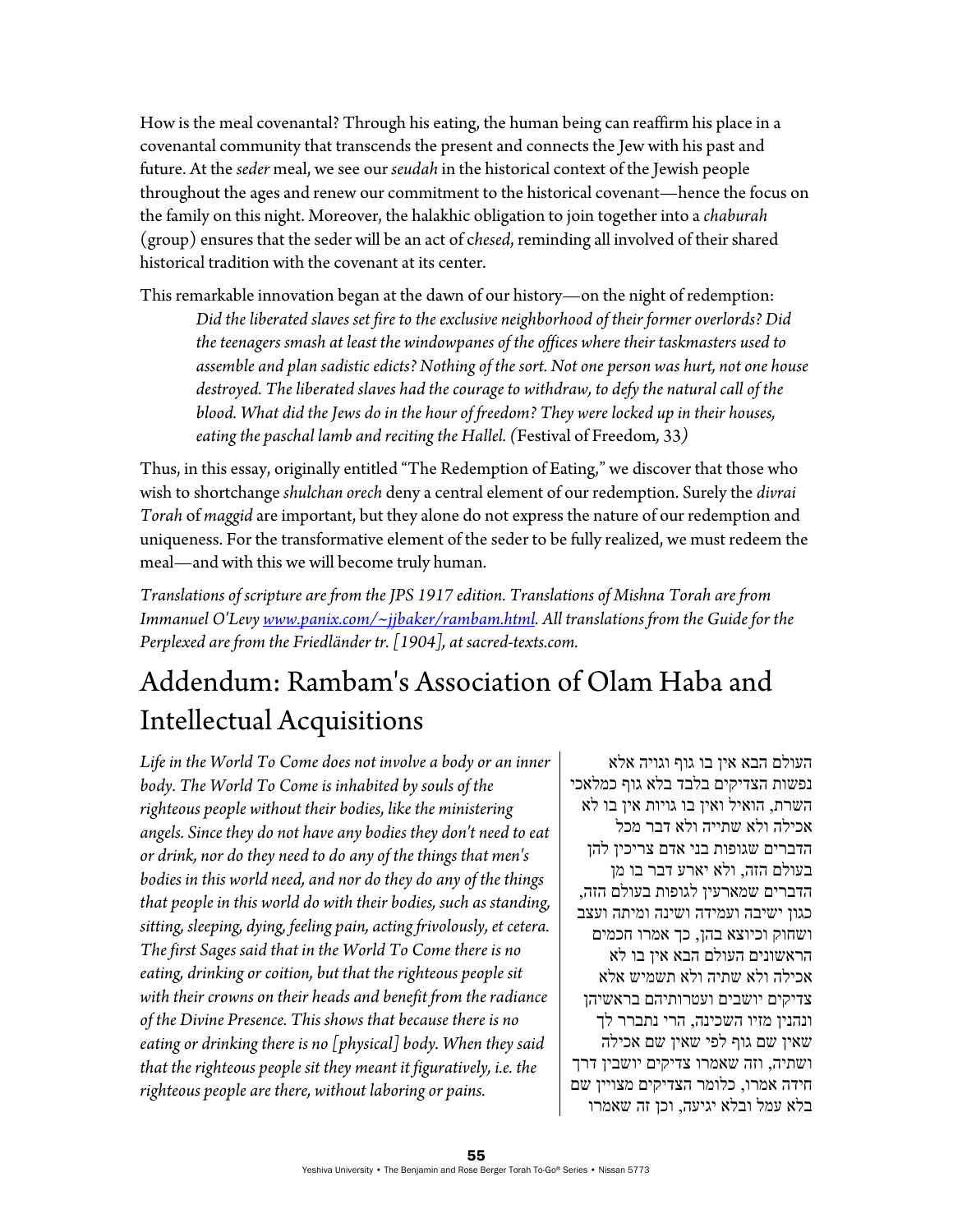*Similarly, when they said that the righteous people have crowns on their heads they were referring to the knowledge because of which they inherited a place in the World To Come. This knowledge is always with them, as is their crown, as Solomon said, "...with the crown with which his mother crowned him." It is also written, "and everlasting joy shall be upon their head"*—*this is not physical pleasure that they will receive, but the crown of the Sages, i.e. knowledge. When they said that they will benefit from the radiance of the Divine Presence they meant that they will know and understand the existence of God in a manner that they couldn't while in their gloomy and paltry bodies.* 

*Whenever the word "soul" is mentioned, it does not mean the soul-body combination but the actual soul itself, which is the understanding given by the Creator and which causes other understandings and actions. This is the form which was explained in the fourth chapter of the Laws of The Basic Principles of The Torah. It is called "soul" with respect to this matter. This life, which does not involve death, for the reason that death is an occurrence of the body, or a body is called the bond of life, as it is written, "Yet the soul of my lord shall be bound with the bond of life"*—*this is the reward above which there is no other rewards, and the goodness above which there is no other goodness, and with which all the Prophets were granted.* 

עטרותיהן בראשיהן **כלומר דעת שידעו שבגללה זכו לחיי העולם הבא מצויה עמהן** והיא העטרה שלהן כענין שאמר שלמה בעטרה שעטרה לו אמו, והרי הוא אומר ושמחת עולם על ראשם ואין השמחה גוף כדי שתנוח על הראש כך עטרה שאמרו חכמים כאן **היא הידיעה**, ומהו זהו שאמרו נהנין מזיו שכינה **שיודעים ומשיגין מאמתת הקב"ה מה שאינם יודעים והם בגוף האפל השפל**.

כל נפש האמורה בענין זה אינה הנשמה הצריכה לגוף **אלא צורת הנפש שהיא הדעה שהשיגה מהבורא כפי כחה והשיגה הדעות הנפרדות ושאר המעשים והיא הצורה שביארנו ענינה בפרק רביעי מהלכות יסודי התורה היא הנקראת נפש בענין זה**, חיים אלו לפי שאין עמהם מות שאין המות אלא ממאורעות הגוף ואין שם גוף נקראו צרור החיים שנאמר והיתה נפש אדוני צרורה בצרור החיים, וזהו השכר שאין שכר למעלה ממנו והטובה שאין אחריה טובה והיא שהתאוו לה כל הנביאים. **הלכות תשובה ח:ב-ג**

#### **Hilchot Teshuvah 8:2-3**

As Rambam explains in the *Guide* 3:54, this is because there is a true attachment between a person's intellectual achievements and their soul:

*The ancient and the modem philosophers have shown that man can acquire four kinds of perfection. The first kind, the lowest, in the acquisition of which people spend their days, is perfection as regards property … The second kind is more closely related to man's body than the first. It includes the perfection of the shape, constitution, and form of man's body … The third kind of perfection is more closely connected with man himself than the second perfection. It includes moral perfection, the highest degree of excellency in man's character. Most of the precepts aim at producing this perfection; but even this kind is only a preparation for another perfection, and is not sought for its own sake. … The fourth kind of perfection is the true perfection of man: the possession of the highest intellectual faculties: the possession of such notions which lead to true metaphysical opinions as regards God. With this perfection man has obtained his final object; it gives him true human perfection; it remains to him alone; it gives him immortality, and on its account he is called man…* 

Rambam proves this order of achievement from Jeremiah: